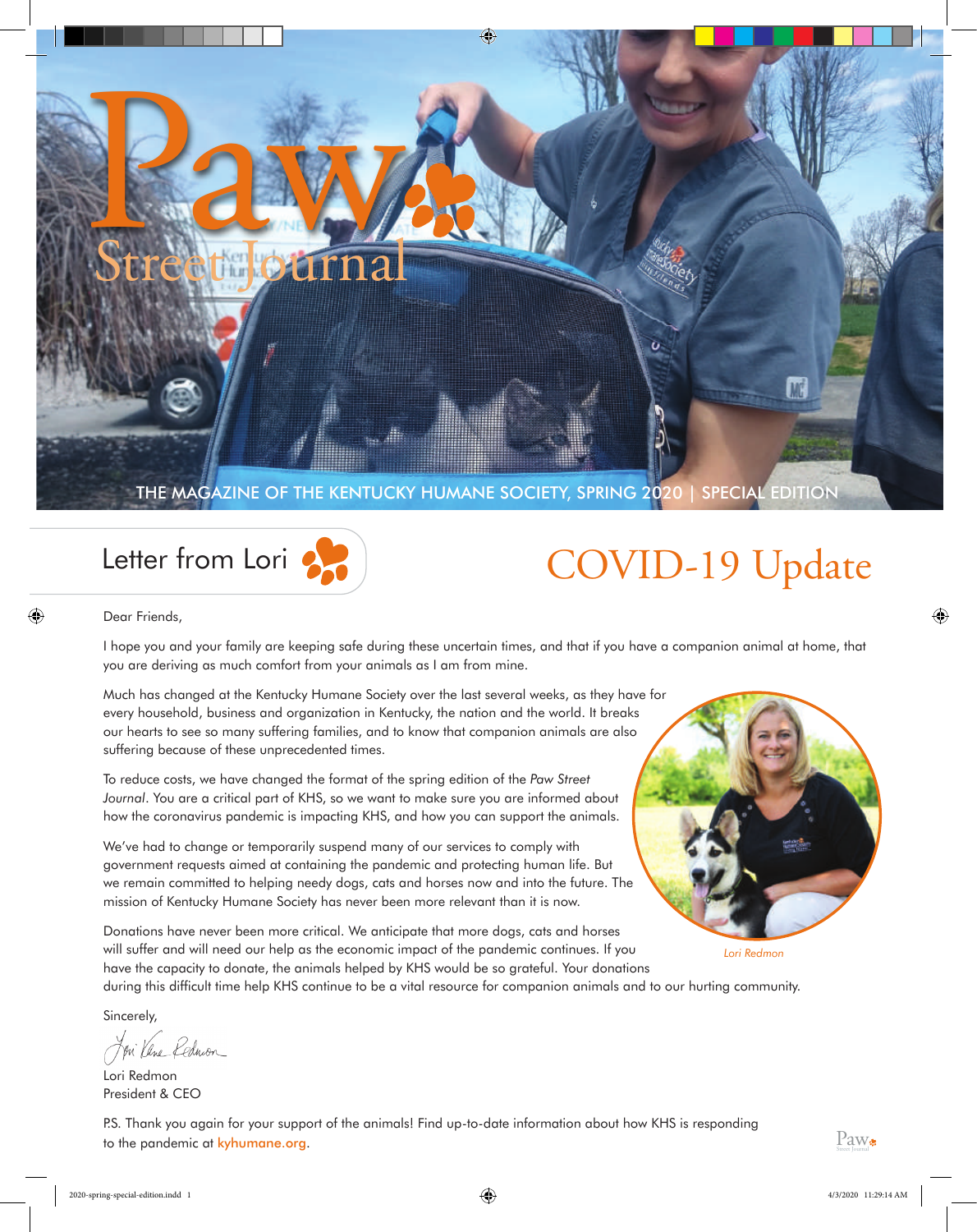#### Helping Shelter Animals

To help protect human life from the deadly coronavirus and practice social distancing, we temporarily closed our adoption centers and shelter operations to the public on March 27. Before we closed, over 600 animals were either adopted or placed in loving foster homes in March. We are so grateful the animals are riding out the pandemic in homes instead of the shelter! We couldn't ask for more amazing adopters, fosters and staff. Together, we are #TeamKentucky.

⊕

## Amazing Adopters

When COVID-19 first began impacting our community, we put a call out to our supporters, asking them to help us by adopting. Incredibly, over 260 animals were adopted in just two weeks! It was so heartwarming to see so many excited families step up to help animals in need! In April we began offering "virtual adoption counseling" to people interested in adopting KHS animals directly from foster homes. This will continue until pandemic restrictions are lifted.





#### Foster Families to the Rescue

We asked, they answered: our amazing foster volunteers stepped up to provide temporary homes for our needy shelter animals. In a matter of days, over 240 animals were settled into foster homes. Many are young puppies and kittens, some are senior pets looking for a quiet place to relax, and others are dogs or cats healing from medical issues. "Cat daddy" Robert (photo to the left) took home three adult cats – Tommy, Baker and Michael – to foster! We are thankful for our amazing foster families who provide temporary homes for our animals during the pandemic.

#### Heroic Shelter Staff

We are thrilled that so many of our animals are in homes thanks to our compassionate community. But we are still caring for animals at the shelter – those who need medical care or behavioral help before they are ready for adoption or a foster home. We are providing lifesaving care to puppies with parvovirus, kittens with upper respiratory infections, dogs positive for heartworms, and animals recovering from traumatic injuries. Our shelter staff are working tirelessly to provide each animal at the shelter, as well as the hundreds of animals in foster care, the support they need.



#### Keeping Pawsitive

Do you follow on social media? If not, you should! We provide inspiring and feel-good stories about animals and the people who love them. On Facebook, we also offer athome enrichment tips for your pets as well as "quaran-train" videos: showing you how you can train your dog at home. By staying "pawsitive," we'll get through this pandemic together! Follow us on Facebook, Instagram and Twitter at @kyhumane, and follow our Equine department on Facebook at @khsequine.



www.kyhumane.org

⊕

⊕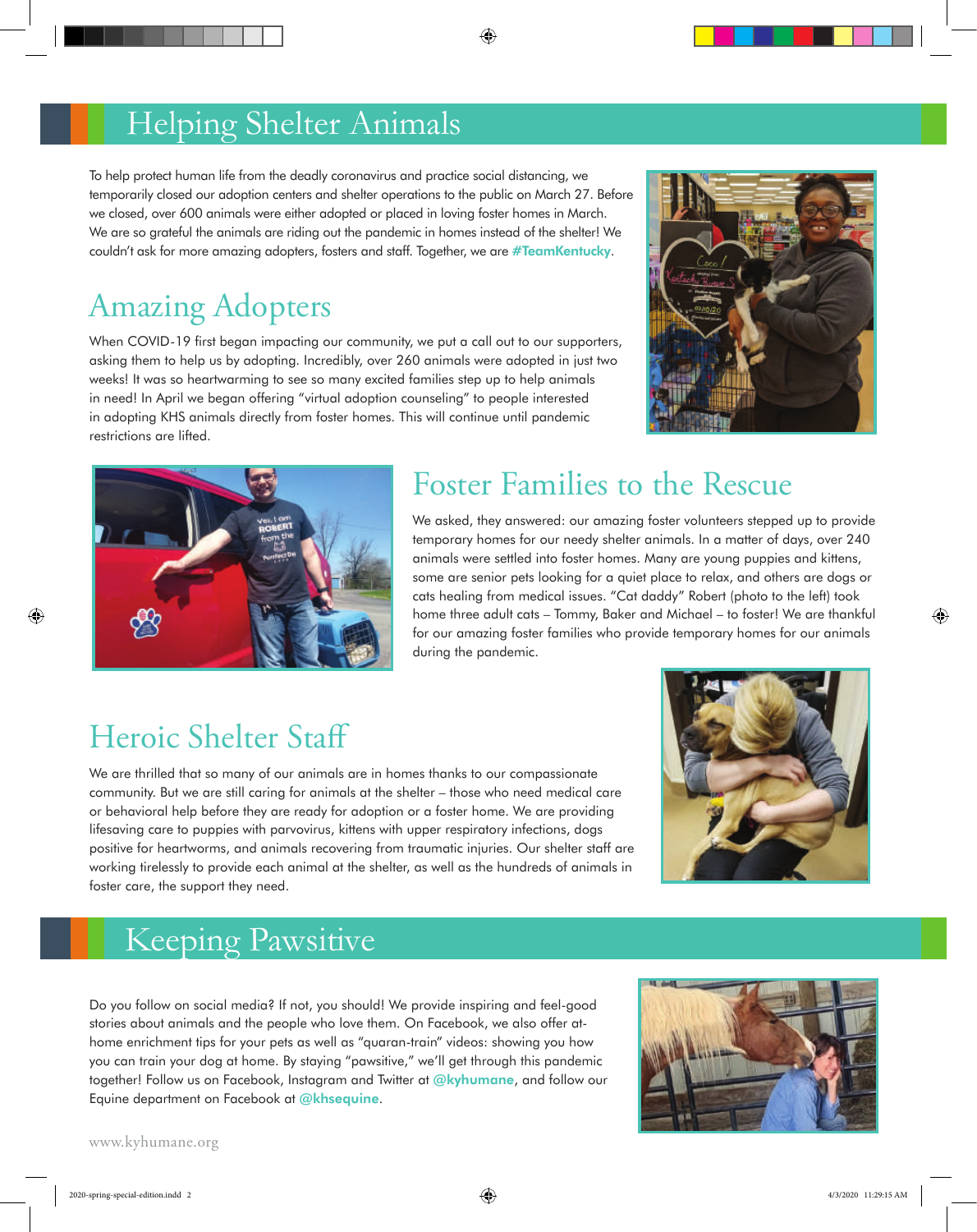#### Helping Our Community

KHS cares not only about shelter animals, but also about our hurting community. During the pandemic, we are providing vital services to help keep owned animals and their families together and #SaferAtHome.

⊕



#### COVID-19 Pet Food Bank

KHS opened up a COVID-19 Pet Food Bank to help local families impacted by the economic crisis be able to feed their beloved animals. In the first week, over 700 families received free food for their dogs and cats. GreaterGood.org's Rescue Bank and Eukanuba Nutrition donated over 41,000 pounds of dog food to launch the pet food bank, and Mister "P" Express, a local transportation company from Jeffersonville IN, donated the use of a semi-trailer to store the donations. Hill's Pet Nutrition and local supporters have been providing additional cat food and dog food donations. Do you need pet food assistance, or do you want to help needy families? Visit kyhumane.org for more information.

#### Pet Help Line Counseling

With so many people out of work, many families are having trouble affording such basics as pet food and cat litter, not to mention emergency veterinary care or behavioral help. Our Pet Help Line counselors return calls seven days a week and are here to help stressed pet owners. And thanks to restricted grants, we can sometimes offer financial assistance to the neediest pet owners. If you or anyone you know needs help or has pet questions, please call 502-509-4738 or email helpline@kyhumane.org.

#### Donating PPE to Hospitals

PPE (personal protective equipment) has been in extraordinarily short supply during the pandemic. Hospitals are desperate for this resource, which is vital to protecting healthcare workers and their patients. Our Veterinary Services team loaded up a KHS transport van with extra PPE and donated it to local hospitals in need.



## Ways Your Are Helping the Animals



We are amazed at the generosity and thoughtfulness of our supporters! From those who give online or via mail, or drop off pet food for the food bank, it all makes a difference for needy animals. Here are other ways you can help:

Choose KHS as your charity for Kroger Community Rewards and AmazonSmile. Every time you shop, these companies donate to KHS at no cost to you.

Want to donate "wish list" items? See what are needs are at **kyhumane.org/wishlist.** 

Paw.

⊕

⊕